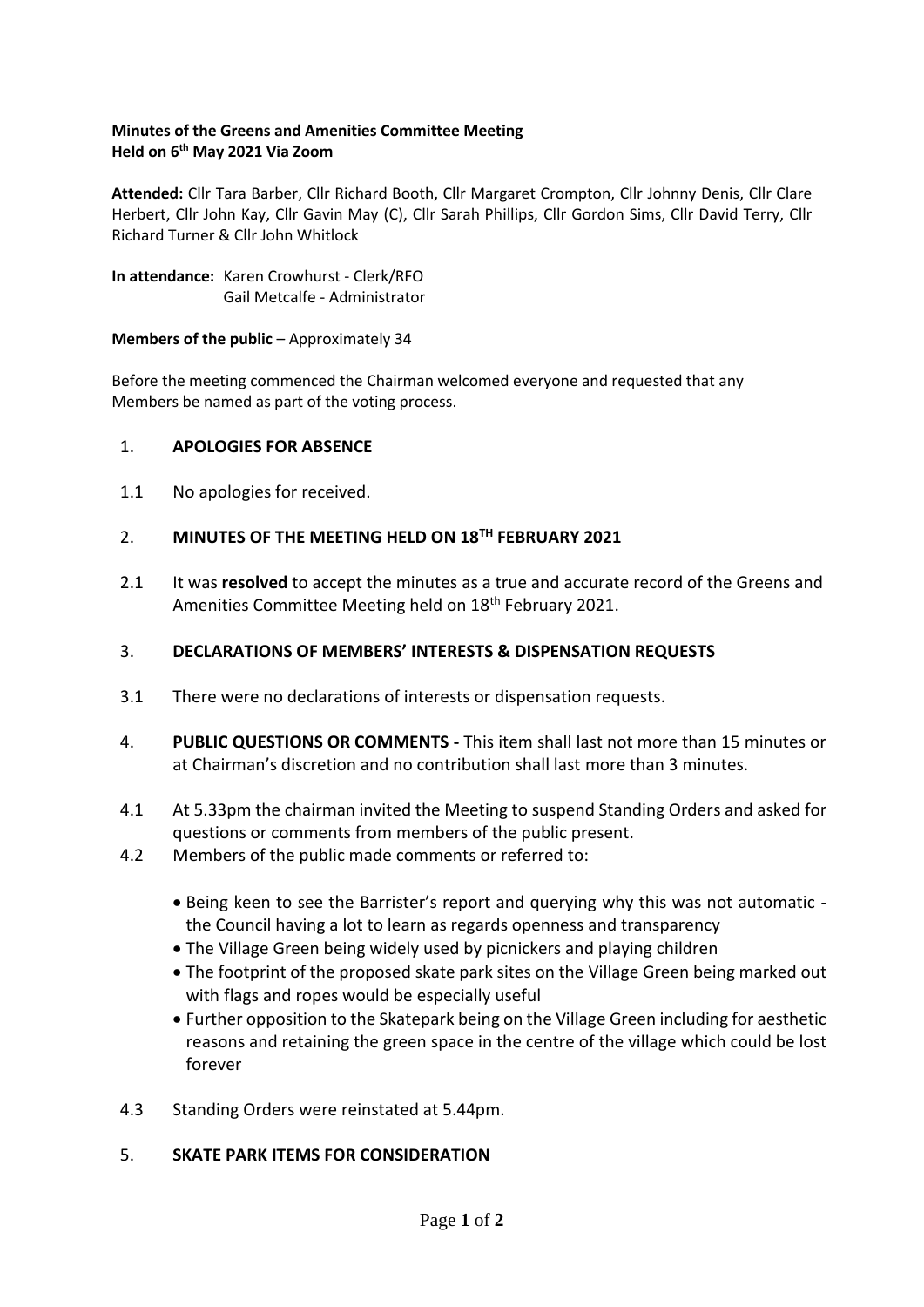- 5.1 a) To decide whether to allow the report from the Barrister to be published in the public domain
- 5.2 A proposal was made for the Barrister's report and the instructions to be published for residents to see was received. The proposal was seconded. A vote was taken by a show of hands, the outcome of which was unanimous. It was **resolved** for the Clerk to publish the report and instructions. **Action – The Clerk.**
- 5.3 b) To decide whether the Village Green should be discounted as an option of a site going forward
- 5.4 After each and every Member expressed their views and concerns the meeting moved to a named vote. Each Member gave their reasons for their decisions. The motion for the vote was as above.

| Councillor           | Vote |
|----------------------|------|
| Cllr Barber          | Yes  |
| Cllr Booth           | N٥   |
| <b>Cllr Crompton</b> | N٥   |
| Cllr Denis           | Yes  |
| Cllr Herbert         | N٥   |
| Cllr Kay             | N٥   |
| Cllr May             | Yes  |
| Cllr Sims            | Yes  |
| <b>Cllr Phillips</b> | Yes  |
| Cllr Turner          | N٥   |
| Cllr Terry           | No   |
| Cllr Whitlock        | Yes  |
|                      |      |

- 5.5 5.6 As the outcome of the vote was split, the Chairman exercised his power of casting vote and voted no. It was **resolved** to discount the Village Green as a site going forward to house a skate park.
- 5.7 c) If the Village Green is not discounted, to decide the precise site to go forward to consultation and installation if the consultation agrees
- 5.8 This item is no longer relevant due to the outcome of the decision at 5.4
- 5.9 d) To decide that Village Green will be part of the consultation alongside Fingerpost Field, an already agreed site
- 5.10 This item is no longer relevant due to the outcome of the decision at 5.4
- 5.11 e) To agree the consultation process in order for all residents to be able to participate, including content, how it will be delivered and timeframe
- 5.12 It was agreed that the consultation process would commence on Wednesday 12<sup>th</sup> May 2021 for 3 weeks. The residents of The Broyle would be written to as they are directly affected by this. It was agreed to publish in the Sussex Express and on Facebook and to engage with the primary and secondary schools. **Action -The Clerk**